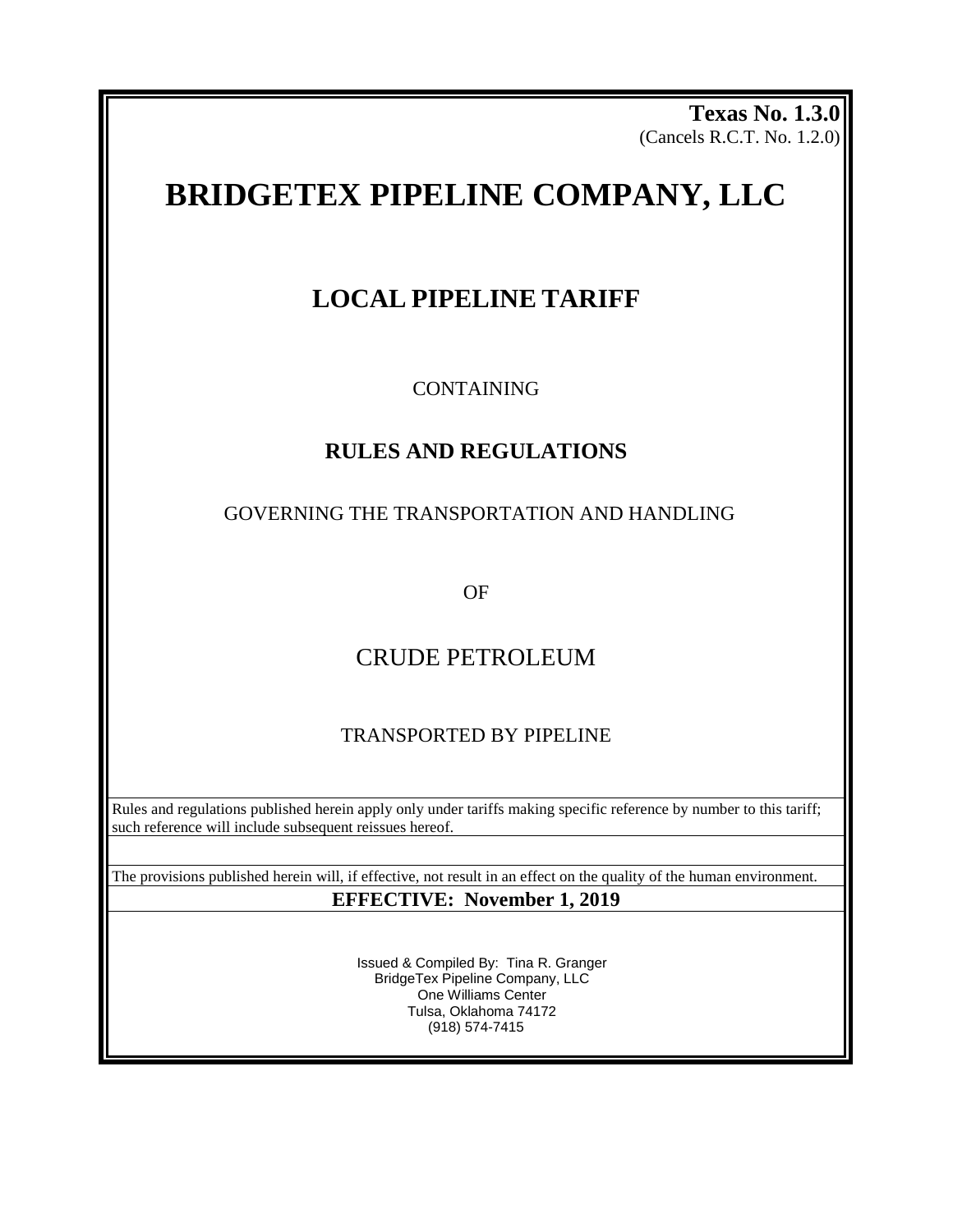# **SECTION I Rules and Regulations of Railroad Commission of Texas Rule §3.71, Pipeline Tariffs**

# **1. ALL MARKETABLE OIL TO BE RECEIVED FOR TRANSPORTATION**

By the term "marketable oil" is meant any crude petroleum adapted for refining or fuel purposes, properly settled and containing not more than two percent (2.0%) of basic sediment, water, or other impurities above a point six (6) inches below the pipeline connection with the tank. Pipelines shall receive for transportation all such "marketable oil" tendered; but no pipeline shall be required to receive for shipment from any one person an amount exceeding three thousand (3,000) barrels of petroleum in any one day; and, if the oil tendered for transportation differs materially in character from that usually produced in the field and being transported there from by the pipeline, then it shall be transported under such terms as the shipper and the owner of the pipeline may agree or the commission may require.

# **2. BASIC SEDIMENT, HOW DETERMINED – TEMPERATURE**

In determining the amount of sediment, water or other impurities, a pipeline is authorized to make a test of the oil offered for transportation from an average sample from each such tank, by the use of centrifugal machine, or by the use of any other appliance agreed upon by the pipeline and the shipper. The same method of ascertaining the amount of the sediment, water, or other impurities shall be used in the delivery as in the receipt of oil. A pipeline shall not be required to receive for transportation, nor shall consignee be required to accept as a delivery, any oil of a higher temperature than 90 degrees Fahrenheit, except that during the summer oil shall be received at any atmospheric temperature, and may be delivered at like temperature. Consignee shall have the same right to test the oil upon delivery at destination that the pipeline has to test before receiving from the shipper**.**

### **3. "BARREL" DEFINED**

For the purpose of these sections, a "barrel" of crude petroleum is declared to be forty-two (42) gallons of 231 cubic inches per gallon at 60 degrees Fahrenheit.

# **4. OIL INVOLVED IN LITIGATION, ETC – INDEMNITY AGAINST LOSS**

When any oil offered for transportation is involved in litigation, or the ownership is in dispute, or when the oil appears to be encumbered by lien or charge of any kind, the pipeline may require of shippers an indemnity bond to protect it against all loss.

# **5. STORAGE**

Each pipeline shall provide, without additional charge, sufficient storage, such as is incident and necessary to the transportation of oil, including storage at destination or so near thereto as to be available for prompt delivery to destination point, for five days from the date of order of delivery at destination.

# **6. IDENTITY AND MAINTENANCE OF OIL**

A pipeline may deliver to consignee, either the identical oil received for transportation, subject to such consequences of mixing with other oil as are incident to the usual pipeline transportation, or it may make delivery from its common stock at destination; provided, if this last be done, the delivery shall be of substantially like kind and market value.

# **7. MINIMUM QUANTITY TO BE RECEIVED**

A pipeline shall not be required to receive less than one tank car-load of oil when oil is offered for loading into tank cars at destination of the pipeline. When oil is offered for transportation for other than tank car delivery, a pipeline shall not be required to receive less than five hundred (500) barrels.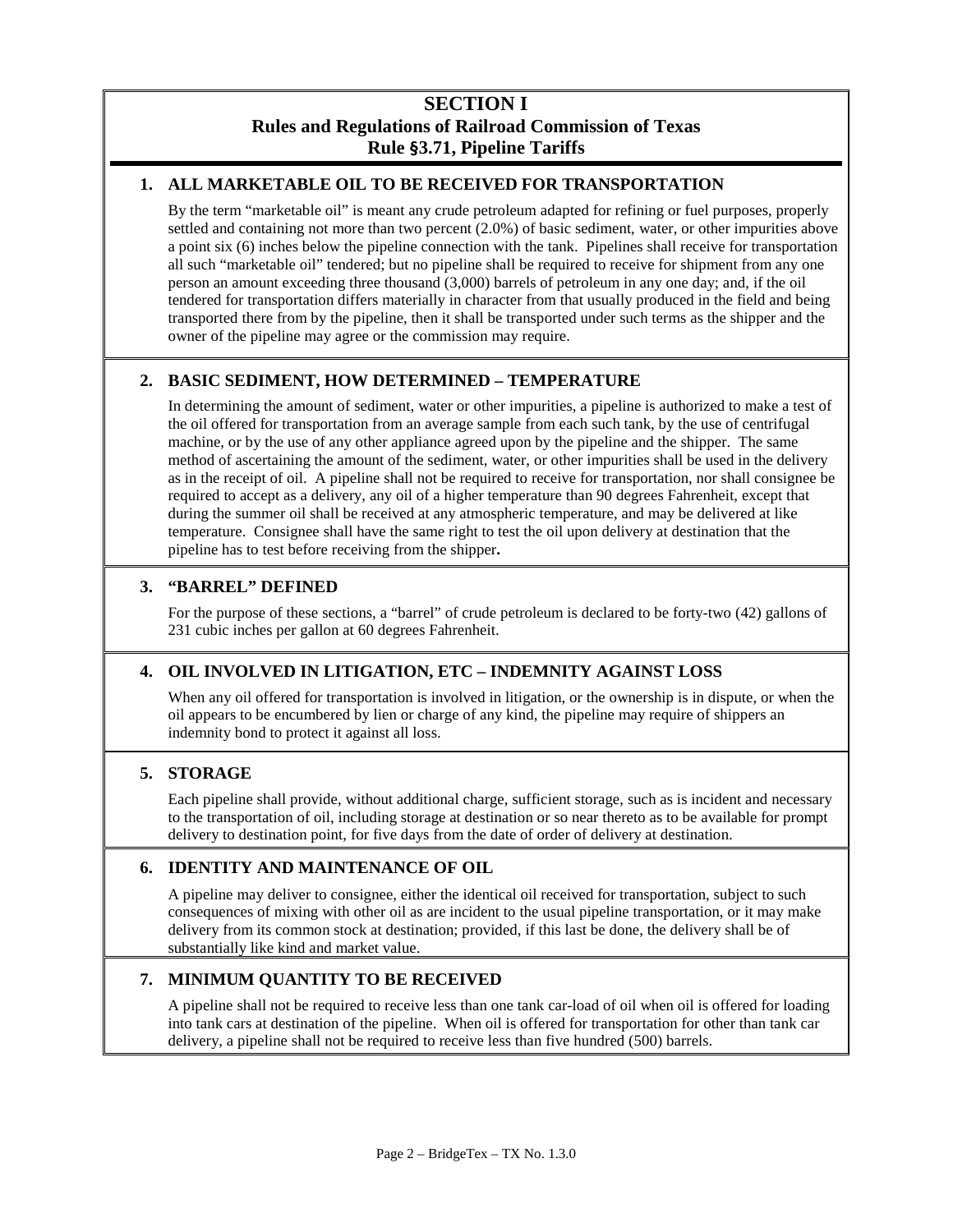#### **8. GATHERING CHARGES**

Tariffs to be filed by a pipeline shall specify separately the charges for gathering of the oil, for transportation and for delivery.

#### **9. MEASURING, TESTING AND DEDUCTIONS**

- (A) Except as provided in subparagraph (B) of this paragraph, all crude oil tendered to a pipeline shall be gauged and tested by a representative of the pipeline prior to its receipt by the pipeline. This shipper may be present or represented at the gauging or testing. Quantities shall be computed from correctly compiled tank tables showing 100% of the full capacity of the tanks.
- (B) As an alternative to the method of measurement provided in subparagraph (A) of this paragraph, crude oil and condensate may be measured and tested, before transfer of custody to the initial transporter, by:
	- (i) lease automatic custody transfer (LACT) equipment, provided such equipment is installed and operated in accordance with the latest revision of the American Petroleum Institute (API) Manual of Petroleum Measurement Standards, Chapter 6., or;
	- (ii) any device or method, approved by the commission or its delegate, which yields accurate measurements of crude oil or condensate.
- (C) Adjustments to the quantities determined by the methods described in subparagraphs (A) or (B) of this paragraph shall be made for temperature from the nearest whole number degree to the basis of 60 degrees Fahrenheit and to the nearest 5/10 API degree gravity in accordance with the volume correction Tables 5A and 6A contained in API Standard 2540, American Society for Testing Materials 01250, Institute of Petroleum 200, first edition, August 1980. A pipeline may deduct the basic sediment, water, and other impurities as shown by the centrifugal or other test agreed upon by the shipper and pipeline; and 1.0% for evaporation and loss during transportation. The net balance shall be the quantity deliverable by the pipeline. In allowing the deductions, it is not the intention of the commission to affect any tax or royalty obligations imposed by the laws of Texas on any producer or shipper of crude oil.
- (D) A transfer of custody of crude between transporters is subject to measurement as agreed upon by the transporters.

# **10. DELIVERY AND DEMURRAGE**

Each pipeline shall transport oil with reasonable diligence, considering the quality of the oil, the distance of transportation, and other material elements, but at any time after receipt of a consignment of oil, upon twenty-four (24) hours notice to the consignee, may offer oil for delivery from its common stock at the point of destination, conformable to Item No. 6 of this section, at a rate not exceeding ten thousand (10,000) barrels per day of twenty-four (24) hours. Computation of time of storage (as provided for in Item No. 5 of this section) shall begin at the expiration of such notice. At the expiration of the time allowed in Item No. 5 of this section for storage at destination, a pipeline may assess a demurrage charge on oil offered for delivery and remaining undelivered, at a rate for the first ten (10) days of one-tenth of one cent (\$0.001) per barrel; and thereafter at a rate of three-fourths of one cent (\$0.0075) per barrel, for each day of twenty-four (24) hours or fractional part thereof.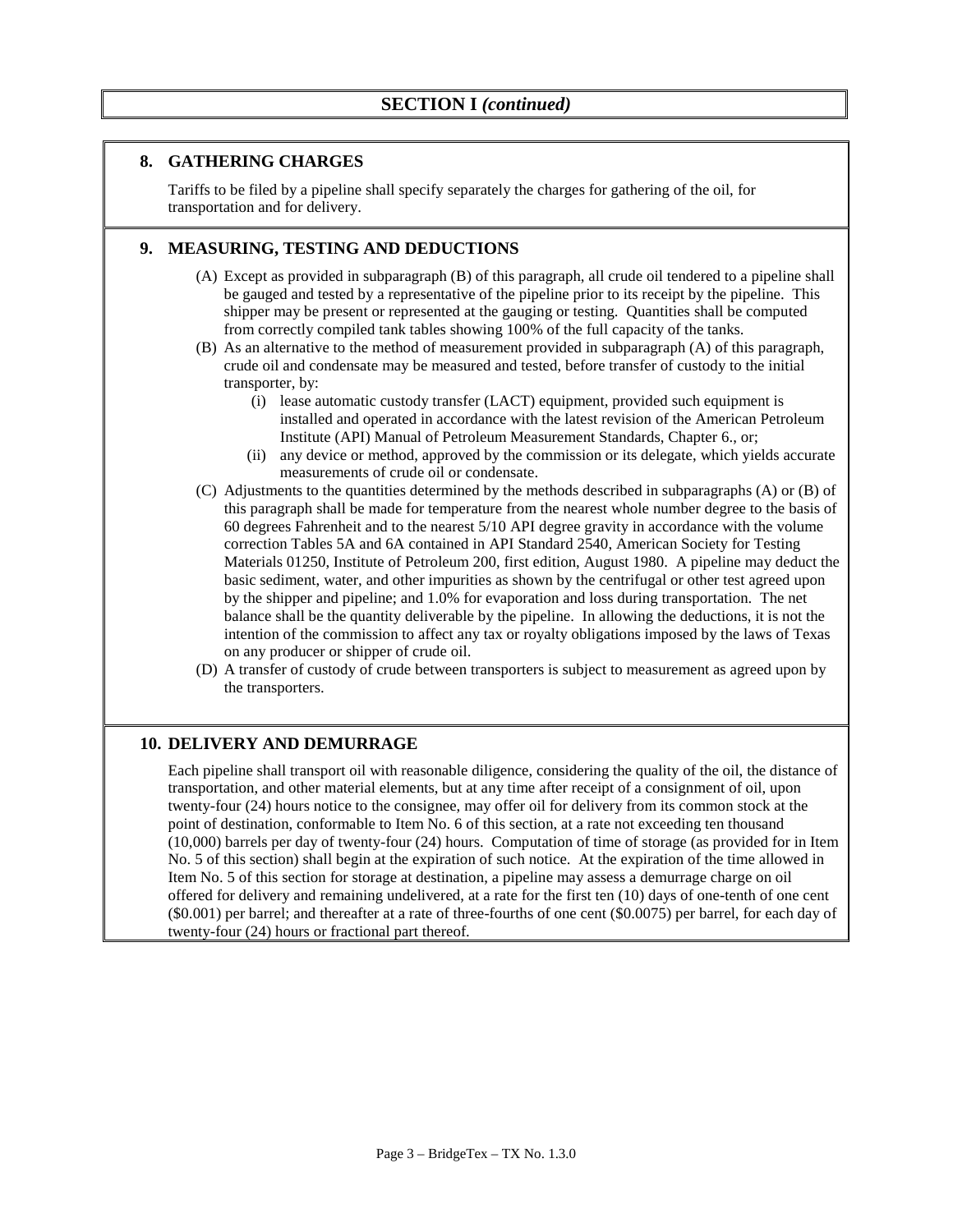### **11. UNPAID CHARGES, LIEN FOR AND SALE TO COVER**

A pipeline shall have a lien on all oil to cover charges for transportation, including demurrage, and it may withhold delivery of oil until the charges are paid. If the charges shall remain unpaid for more than five (5) days after notice of readiness to deliver, the pipeline may sell the oil at public auction at the general office of the pipeline on any day not a legal holiday. The date for the sale shall be not less than forty-eight (48) hours after publication of notice in a daily newspaper of general circulation published in the city where the general office of the pipeline is located. The notice shall give the time and place of the sale, and the quantity of the oil to be sold. From the proceeds of the sale, the pipeline may deduct all charges lawfully accruing, including demurrage, and all expenses of the sale. The net balance shall be paid to the person lawfully entitled thereto.

### **12. NOTICE OF CLAIM**

Notice of claim for loss, damage or delay in connection with the shipment of oil must be made in writing to the pipeline within ninety-one (91) days after, the damage, loss, or delay occurred. If the claim is for failure to make delivery, the claim must be made within ninety-one (91) days after a reasonable time for delivery has elapsed.

### **13. TELEPHONE – TELEGRAPH LINE – SHIPPER TO USE**

If a pipeline maintains a private telegraph or telephone line, a shipper may use it without extra charge, for messages incident to shipments. However, a pipeline shall not be held liable for failure to deliver any messages away from its office or for delay in transmission or for interruption of service.

### **14. CONTRACTS OF TRANSPORTATION**

When a consignment of oil is accepted, the pipeline shall give the shipper a run ticket, and shall give the shipper a statement that shows the amount of oil received for transportation, the points of the origin and destination, corrections made for temperature, deductions made for impurities, and the rate for such transportation.

# **15. SHIPPER'S TANKS, ETC. - INSPECTION**

When a shipment of oil has been offered for transportation, the pipeline shall have the right to go upon the premises where the oil is produced or stored, and have access to any and all tanks or storage receptacles for the purpose of making any examination, inspection, or test authorized by this section.

#### **16. OFFERS IN EXCESS OF FACILITIES**

If oil is offered to any pipeline for transportation in excess of the amount that can be immediately transported, the transportation furnished by the pipeline shall be apportioned among all shippers in proportion to the amounts offered by each; but no offer for transportation shall be considered beyond the amount which the person requesting the shipment then has ready for shipment by the pipeline. The pipeline shall be considered as a shipper of oil produced or purchased by itself and held for shipment through its line, and its oil shall be entitled to participate in such apportionment.

#### **17. INTERCHANGE OF TONNAGE**

Pipelines shall provide the necessary connections and facilities for the exchange of tonnage at every locality reached by two or more pipelines, when the Commission finds that a necessity exists for connection, and under such regulations as said Commission may determine in each case.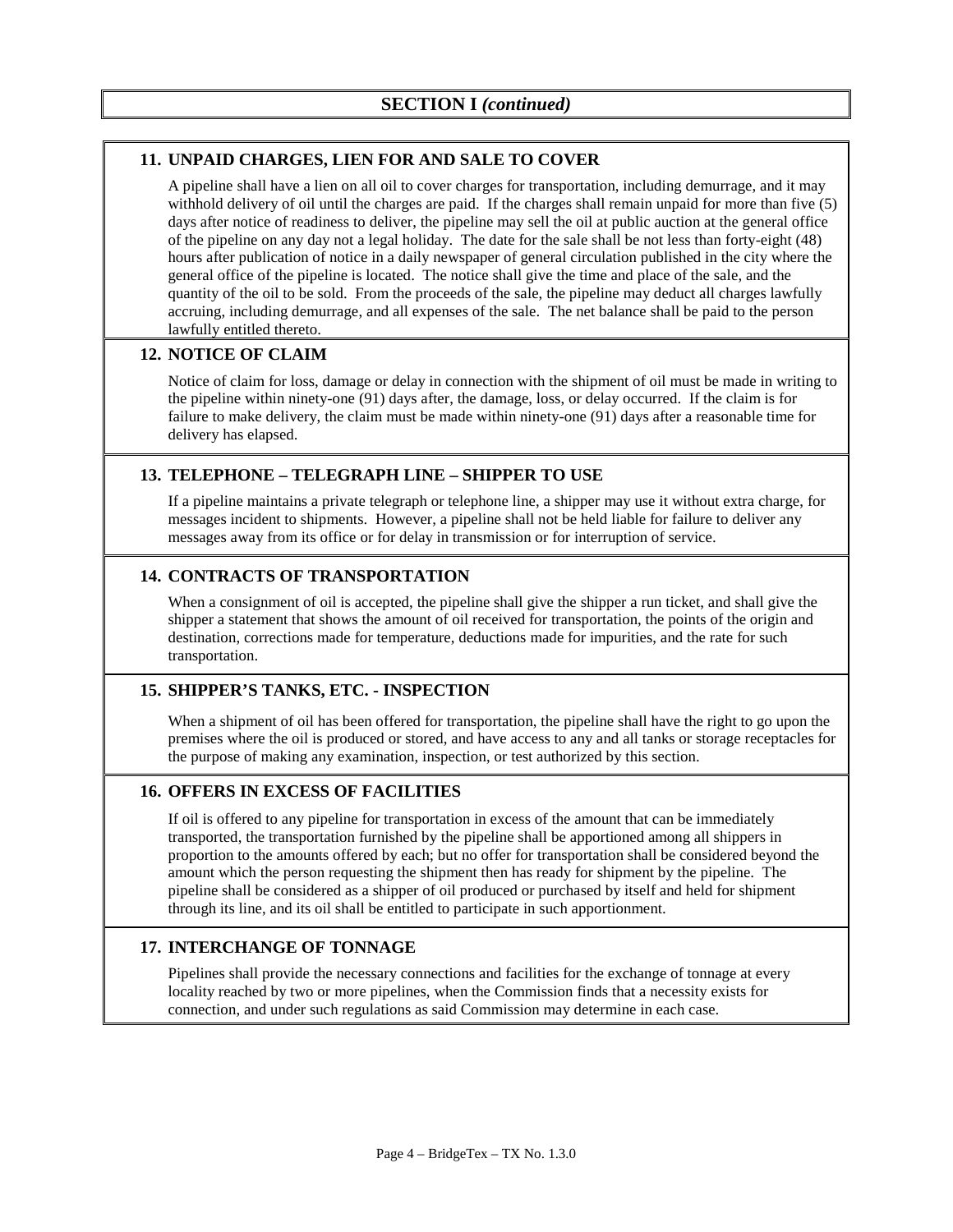#### **18. RECEIPT AND DELIVERY – FOR NECESSARY FACILITIES**

Each pipeline shall install and maintain facilities for the receipt and delivery of marketable crude petroleum of shippers at any point on its line if the Commission finds that a necessity exists therefor and under regulations by the Commission.

#### **19. REPORTS OF LOSS FROM FIRES, LIGHTNING AND LEAKAGE**

- (A) Each pipeline shall immediately notify the commission district office, electronically or by telephone, of each fire that occurs at any oil tank owned or controlled by the pipeline, or of any tank struck by lightning. Each pipeline shall in like manner report each break or leak in any of its tanks or pipelines from which more than five (5) barrels escape. Each pipeline shall file the required information with the commission in accordance with the appropriate commission form within thirty (30) days from the date of the spill or leak.
- (B) No risk of fire, storm, flood, or act of God, and no risk resulting from riots, insurrection, rebellion, war or act of the public enemy, or from quarantine or authority of law or any order, requisition or necessity of the government of the United States in time of war, shall be borne by a pipeline, nor shall any liability accrue to it from any damage thereby occasioned. If loss of any crude oil from any such causes occurs after the oil has been received for transportation, and before it has been delivered to the consignee, the shipper shall bear a loss in such proportion as the amount of his shipment is to all of the oil held in transportation by the pipeline at the time of such loss, and the shipper shall be entitled to have delivered only such portion of his shipment as may remain after a deduction of his due proportion of such loss, but in such event the shipper shall be required to pay charges only on the quantity of oil delivered. This Item No. 19 shall not apply if the loss occurs because of negligence of the pipeline.
- (C) Common carrier pipelines shall mail (return receipt requested) or hand deliver to landowners (persons who have legal title to the property in question) and residents (persons whose mailing address is the property in question) of land upon which a spill or leak has occurred, all spill or leak reports required by the commission for that particular spill or leak within thirty (30) days of filing the required reports with the commission. Registration with the Commission by landowners and residents for the purpose of receiving spill or leak reports shall be required every five years, with the renewal registration starting January 1, 1999. If a landowner or resident is not registered with the commission, the common carrier is not required to furnish such reports to the resident or landowner.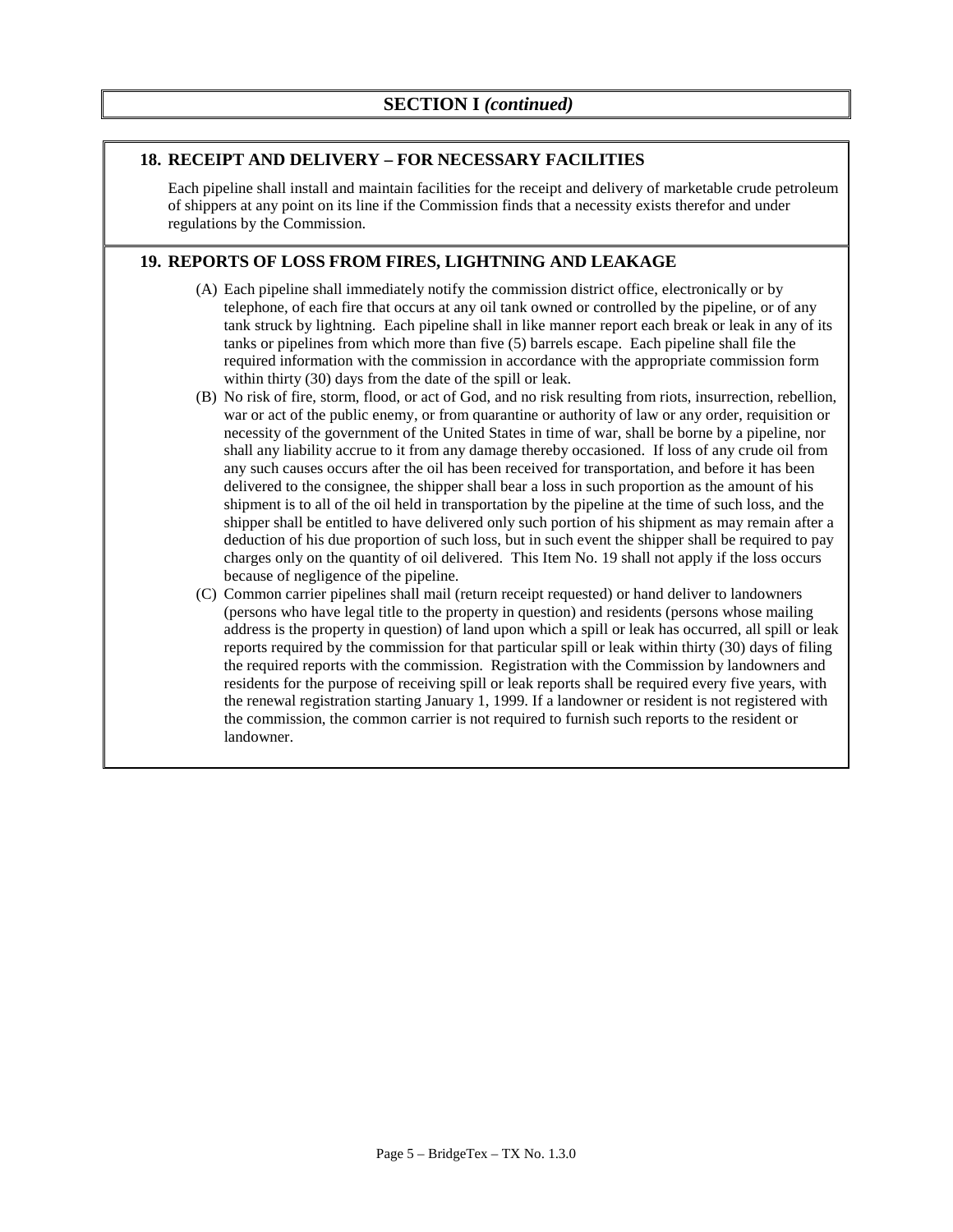# **SECTION II**

# **Supplemental BridgeTex Pipeline Company, LLC**

# **Rules and Regulations Governing Crude Petroleum Transportation By Pipeline**

#### **15. DEFINITIONS**

"A.P.I." means American Petroleum Institute.

"Barrel" means forty-two (42) United States gallons.

"Carrier" means BridgeTex Pipeline Company, LLC.

"Consignee" means the party to whom a Shipper has designated to receive the delivery of Crude Petroleum at the Destination.

"Crude Petroleum" means the grade or grades of the direct liquid products of oil or gas wells, including crude oil and condensate, meeting the required specifications established pursuant to this tariff which Carrier has undertaken to transport. For the avoidance of doubt, Crude Petroleum shall exclude, and Carrier shall not be required to transport, any "indirect liquid products of oil or gas wells," sometimes referred to as "indirect products," meaning the liquid products resulting from the operation of gasoline recovery plants, gas recycling plants, condensate or distillate recovery equipment in gas or oil fields, or a mixture of such products.

"Destination" has the meaning set forth in Carrier's Local Tariff.

"Origin" has the meaning set forth in Carrier's Local Tariff.

"Local Tariff" means Carrier's Local Tariff TX No.**[W]** 2.10.0 2.0.0, including any supplements thereto and reissues thereof.

"Shipper" means any party who agrees with Carrier for transportation of Crude Petroleum.

"U.S." means United States.

"WTI" means West Texas Intermediate Crude Petroleum.

"WTS" means West Texas Sour Crude Petroleum.

**[N]** "WTL" means West Texas Light Crude Petroleum.

#### **20. COMMODITY**

Carrier is engaged in the transportation of Crude Petroleum only and therefore will not accept any other commodity for transportation under Carrier's applicable tariffs.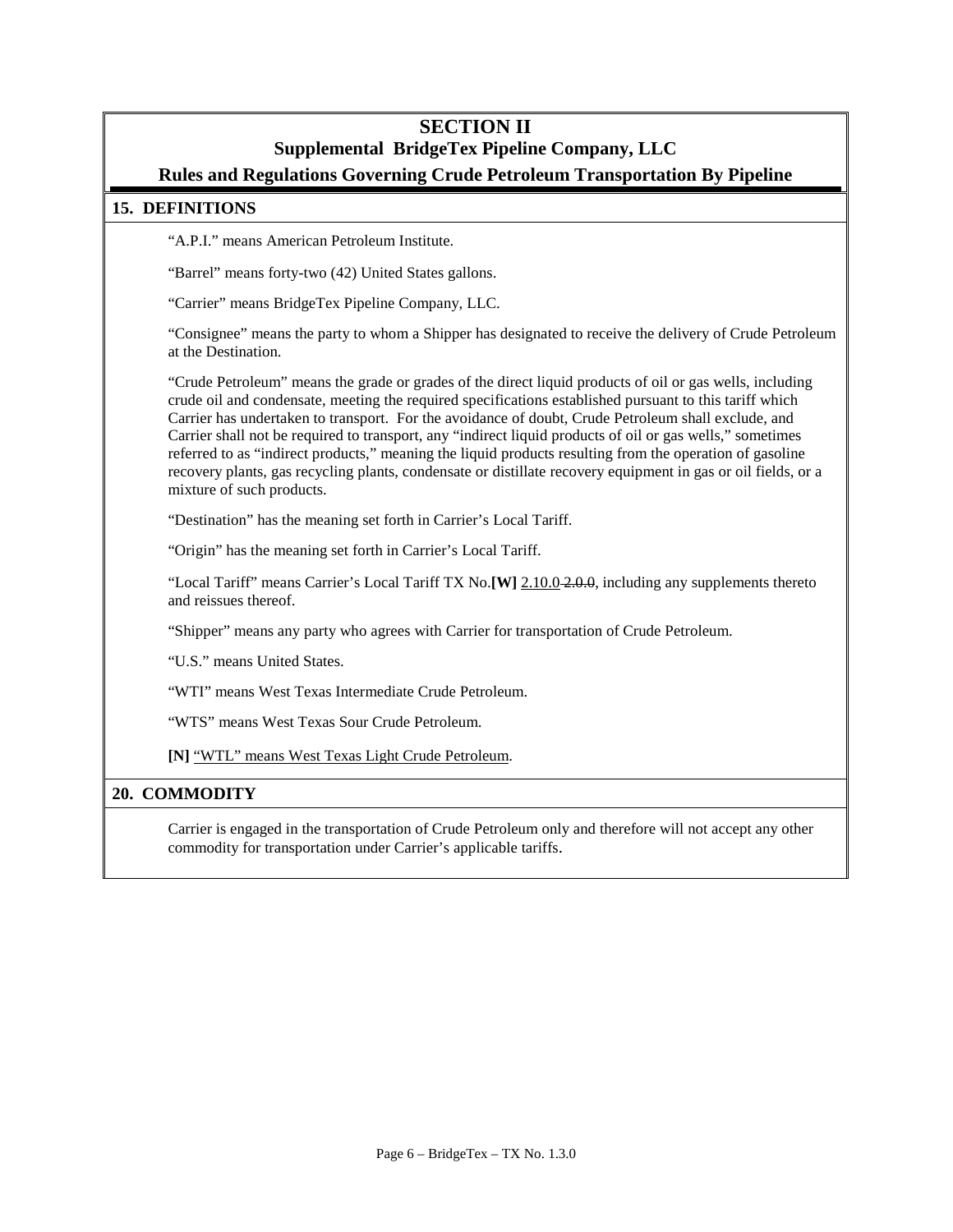### **25. QUALITY SPECIFICATIONS**

Carrier will not accept any Crude Petroleum unless it meets the specifications listed in the chart below and unless other properties of such Crude Petroleum are such that it will be readily susceptible to transportation through Carrier's pipeline system. These specifications shall apply to each Barrel of Shipper's nomination and not be limited to the composite sample of the nomination.

|                               | WTI                | WTS <sup>[N]**</sup> | [N] WTL           |
|-------------------------------|--------------------|----------------------|-------------------|
| API Gravity, <sup>o</sup> API | $36 - 44$          | $30 - 40$            | $[N]$ 44.1 – 49.9 |
| Sulfur Content, Weight %      | $\leq$ 0.45        | $\leq$ 2.20          | $[N] \le 0.20$    |
| Max Reid Vapor Pressure, psi  | 9.5                | 9.5                  | $[N]$ 9.5         |
| Max True Vapor Pressure, psi  | 11.0               | 11.0                 | <u>INJ 11.0</u>   |
| BS & W                        | $\epsilon = 1.0\%$ | $\leq 1.0\%$         | $[N] \leq 1.0\%$  |

 **[N]** \*\* Movements of WTS require shipper storage at origination point and East Houston, TX destination.

#### **30. STORAGE**

Only storage necessarily incident to transportation and only such storage will be provided by Carrier. Upon delivery of Crude Petroleum into Carrier's working tankage, title to such Crude Petroleum in Carrier's working tankage shall remain with Shipper and not with Carrier.

#### **40. MINIMUM SHIPMENTS**

Quantities of Crude Petroleum will be accepted for transportation as a single shipment to the delivery point(s) within the Destination on Carrier's pipeline system only in amounts of 50,000 Barrels or greater. Quantities of less than 50,000 Barrels may be accepted by Carrier for transportation if operating conditions permit and if such Crude Petroleum is of like quality and characteristics of that currently being transported, all at Carrier's sole discretion.

#### **50. QUALITY AND QUANTITY OF RECEIPT AND DELIVERIES**

Carrier will accept for transportation Crude Petroleum that can be commingled or intermixed with a grade of Crude Petroleum which Carrier regularly transports between the Origin and delivery points within the Destination of the shipment without materially reducing the value or altering the quality of any grade of Crude Petroleum which Carrier regularly transports over the route of the shipment.

Carrier will accept Crude Petroleum for transportation only on condition that Carrier shall not be liable to Shipper or Consignee for changes in gravity or quality which may occur from commingling or inter-mixing such Crude Petroleum with other Crude Petroleum in transit; and provided further that Carrier will not be obligated to deliver to Consignee the identical Crude Petroleum received from Shipper. However, Carrier will deliver to Consignee a grade of Crude Petroleum as nearly like the grade of Crude Petroleum received from Shipper as Carrier is regularly transporting as a common stream to the delivery points within the Destination.

Carrier will not be required to and will not intentionally accept any Crude Petroleum that does not meet the specifications set forth in Item 25.

Carrier will not make a delivery of less than 50,000 Barrels of Crude Petroleum at any delivery point within the Destination except when necessitated by dispatching contingencies. Deliveries of less than 50,000 Barrels may be delivered if operating conditions permit all at Carrier's sole discretion.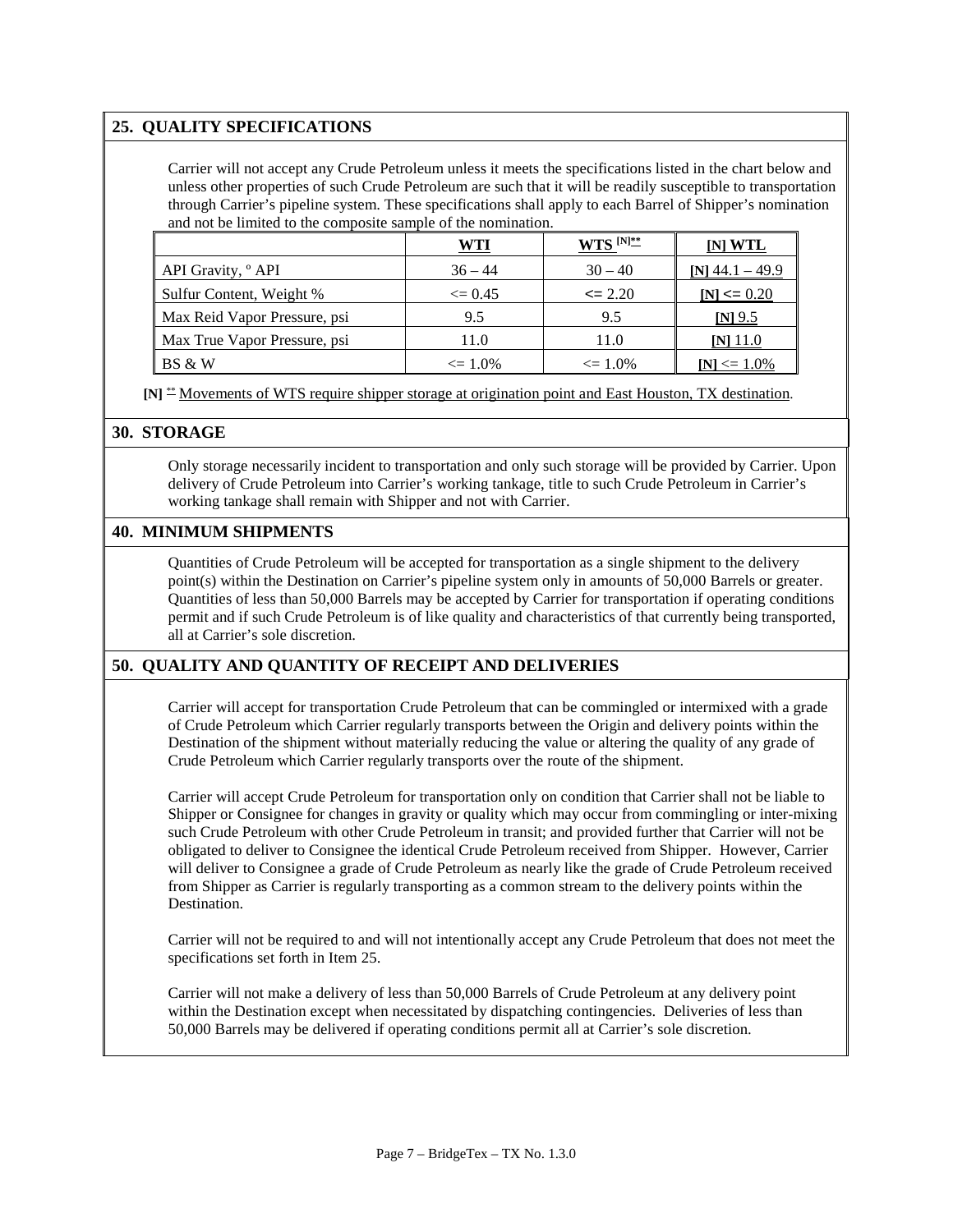### **60. MEASUREMENT AND TENDER DEDUCTIONS**

The volume of Crude Petroleum received and delivered by Carrier will be measured in Barrel units by meter or by gauge. Measured volumes at recorded or observed temperatures will be converted to volumes at sixty degrees Fahrenheit (60ºF). Quantities shall be determined in accordance with applicable A.P.I. Manual of Petroleum Measurement Standards.

The volume of impurities in Crude Petroleum received and delivered by Carrier will be measured by an electrical or mechanical device or by physical test and such volume will be deducted from the volume of such receipts and deliveries.

Carrier shall determine all measurements, but Shipper and Consignee or their representatives may be present to witness them.

A deduction of two-tenths (2/10) of one percent by volume will be assessed on each shipment of Crude Petroleum received by Carrier.

### **70. NOMINATIONS REQUIRED**

Crude Petroleum for shipment through Carrier's pipeline system will be received only on proper notice showing the point at which the Crude Petroleum is to be received, point or points of delivery, Consignee (if any), the product grade and the amount of Crude Petroleum to be transported. The Shipper notice must be emailed, faxed or submitted via Carrier's COBALT (or successor) system prior to 5:00 p.m. Central Time, on the  $15<sup>th</sup>$  day of the month preceding the month for which the nominations apply; provided, however, "New Shipper" (as such term is defined in Carrier's Pipeline Proration Procedures incorporated by reference in Item 150) nominations must be submitted to Carrier prior to 5:00 p.m. Central Time the  $13<sup>th</sup>$ day of the month preceding the month for which the nominations apply. If the thirteenth (13<sup>th</sup>) or fifteenth  $(15<sup>th</sup>)$  day of the month falls on a weekend or holiday, then nominations are due on the last day that is not a weekend or holiday before the thirteenth  $(13<sup>th</sup>)$  or fifteenth  $(15<sup>th</sup>)$  day.

The capacity of BridgeTex between the East Houston Terminal and Texas City, Texas is provided through a capacity lease of approximately 300,000 Barrels-per-day (Leased Capacity). If all or a portion of the Leased Capacity is not nominated and tendered by BridgeTex Shippers during any month in accordance with this tariff, the lessor of the Leased Capacity may use such Leased Capacity on a temporary "as available" and interruptible basis to provide service to non-BridgeTex shippers pursuant to the terms of lessor's tariff. If this leased capacity is available for non-BridgeTex Shippers, lessor may accept nominations for such unused capacity pursuant to the terms of the lessor's tariff on or before the earlier of the 30th day of the month and the last day of the month preceding the operating month to fill the unused leased capacity.

#### **80. TITLE UNENCUMBERED**

The act of delivering Crude Petroleum to the Carrier for transportation shall constitute a warranty that Shipper has unencumbered title thereto, or the unencumbered right to ship such Crude Petroleum. When any Crude Petroleum tendered for transportation is involved in litigation, the ownership of which may be in dispute or which may be encumbered by lien or charge of any kind, the Carrier may require Shipper to post an indemnity bond (or other assurances of quality at Carrier's sole discretion) to protect Carrier against all loss.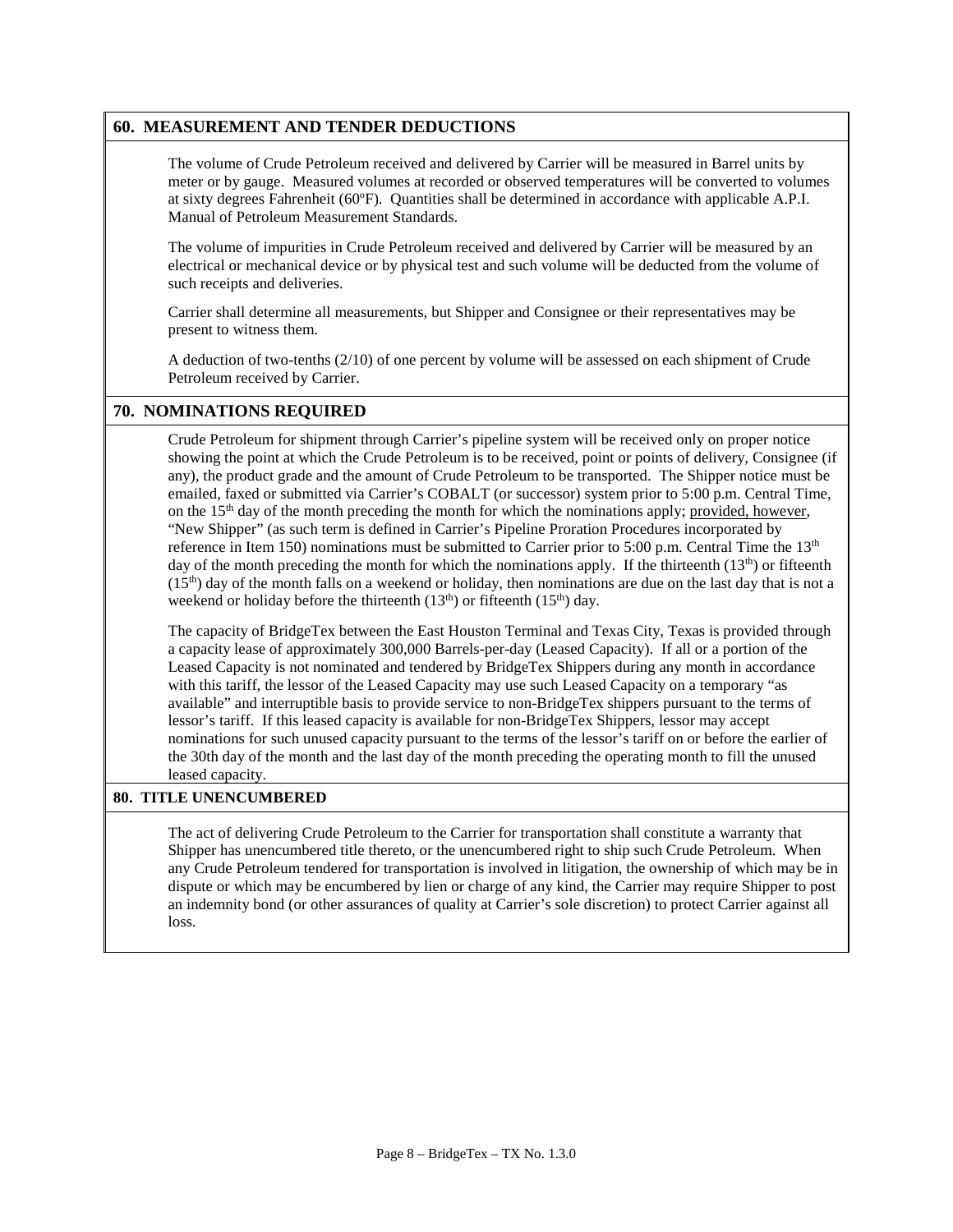#### **90. LIABILITY OF CARRIER**

Carrier shall not be liable for any loss or damage or delay caused by act of God, public enemy, quarantine, authority of law, strike, riots, fire or the act or fault of Shipper or Consignee, or for any other cause (a) not due to the negligence of Carrier, whether similar or dissimilar to the causes herein enumerated or (b) not arising out of the failure of Carrier to comply in all material respects with all applicable federal, state, or local governmental laws, rules, and regulations; and, in case of loss from any such causes set forth in (a) or (b) above, after Crude Petroleum has been received for transportation and before the same has been delivered to the Shipper or Consignee, the Shipper shall bear a loss in such proportion as the amount its shipment is to all of the Crude Petroleum in the custody of the Carrier at the time of such loss, and the Shipper shall be entitled to have delivered only such portion of its shipment as may remain after a deduction of its due proportion of such loss but in such event the Shipper shall be required to pay charges only on the quantity of Crude Petroleum delivered.

# **95. DUTY OF CARRIER**

Carrier shall transport Crude Petroleum with reasonable dispatch, considering the quality of the Crude Petroleum, the distance of transportation and other material elements.

#### **100. PAYMENT OF TRANSPORTATION AND OTHER CHARGES**

Shipper shall pay the transportation and all other charges accruing on the volumes of Crude Petroleum delivered, adjusted to sixty degrees Fahrenheit (60°F). Carrier shall have a carrier's lien on all Crude Petroleum accepted for transportation to secure the payment of all charges, and may withhold said Crude Petroleum from delivery until all of the said charges shall have been paid.

Carrier will invoice Shipper each month for transportation and other charges incurred during the previous month. If such a bill is not paid within ten (10) days after date of invoice or, if later, any other due date, Carrier shall have the right to assess a late charge at an interest rate of 1.5% per month, unless such rate is greater than the maximum rate allowed by law, in which case the maximum rate allowed by law will be used. Such late charge shall accrue from ten (10) days after date of invoice (or such other later due date, if any) until payment is made.

Carrier may require that all payments to Carrier for services pertaining to the transportation of Crude Petroleum be by wire transfer in accordance with the instructions on the Carrier's invoice to Shipper.

In the event Carrier determines at its sole discretion that the financial condition of a Shipper or Shipper's credit support provider (if any) is or has become impaired or unsatisfactory, Carrier will provide notice to Shipper and Shipper will provide adequate assurance of performance to Carrier in the form, amount, and from an issuer reasonably acceptable to Carrier.

"Adequate assurance of performance" includes, at Carrier's sole discretion, (1) prepayment of all charges by wire transfer, which shall be held by Carrier without interest accruing thereon until credited to Shipper, (2) a standby letter of credit at Shipper's expense in favor of Carrier in an amount sufficient to ensure payment of all charges reasonably anticipated to be incurred by Shipper for two (2) months of shipments by Shipper plus 10%, and, in a form, and from an institution reasonably acceptable to Carrier, or (3) a guaranty in an amount sufficient to ensure payment of all charges reasonably anticipated to be incurred by Shipper for two (2) months of shipments by Shipper plus 10%, and in a form, and from a third party reasonably acceptable to Carrier.

In the event that Shipper fails to comply with any such requirement on or before the date supplied in Carrier's notice to Shipper, Carrier shall not be obligated to provide Shipper access to Carrier's pipeline facilities or provide services pursuant to the applicable tariffs until such requirement is fully met. Any costs or charges incurred by Carrier arising out of any delay in providing Shipper access to Carrier's pipeline facilities or services pursuant to the applicable tariffs shall be borne solely by Shipper and reimbursed to Carrier upon receipt of Carrier's invoice therefor.

In addition to all other liens, statutory or otherwise, to which Carrier is entitled and unless the following grant is expressly prohibited by the terms of one or more security agreements or credit agreements creating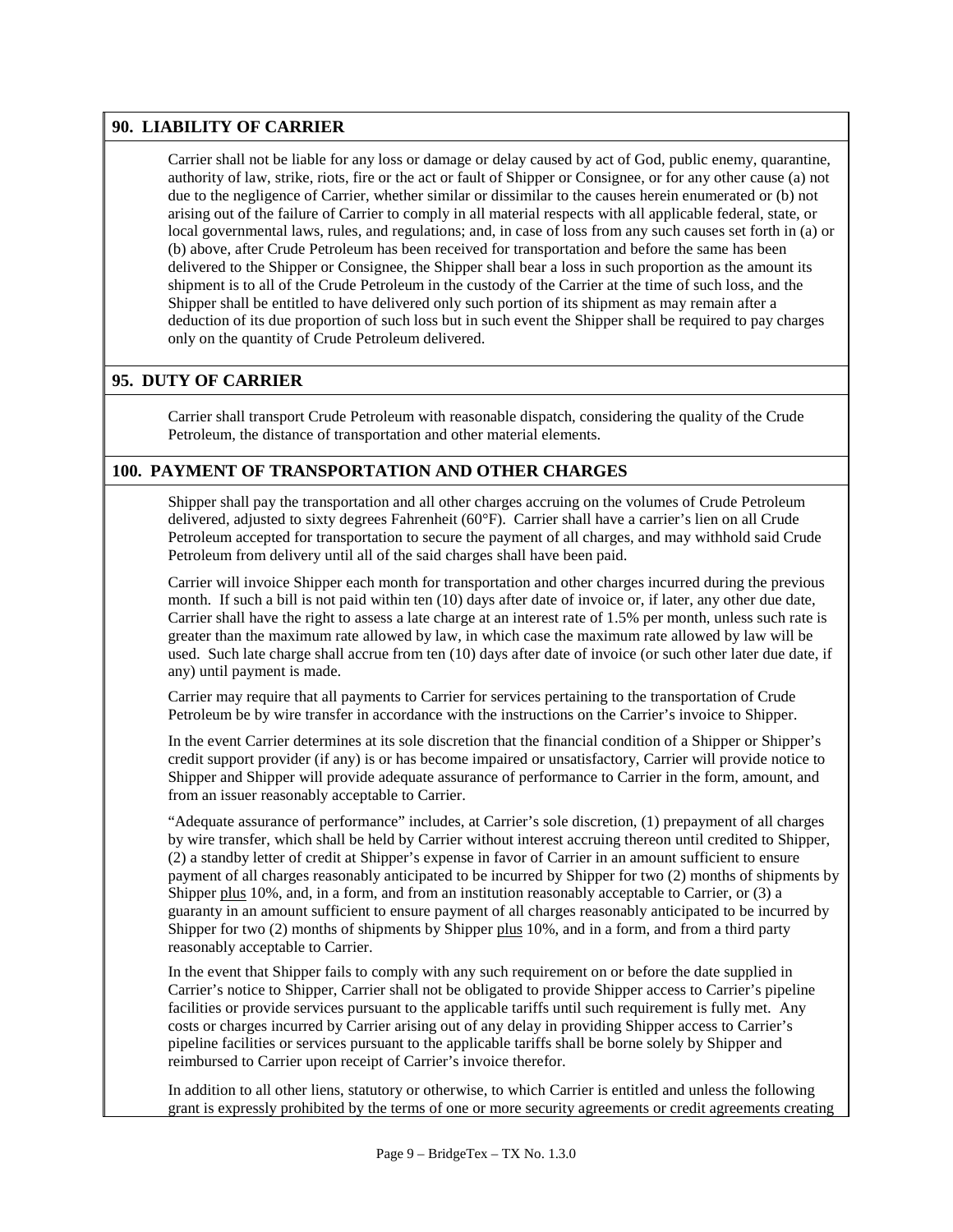prior, perfected security interests in the hereinafter-defined Collateral, Shipper hereby grants to Carrier a first priority, continuous and continuing security interest in all of the following, whether now or hereafter existing or acquired, as collateral for the prompt and complete payment and performance of Shipper's Obligations (as defined below): (a) All Crude Petroleum accepted by Carrier for transportation, terminalling, or otherwise while in the possession of Carrier; (b) all other property of Shipper now in the possession of and at any time and from time to time hereafter delivered to Carrier or its agents but only while in the possession of Carrier; and (c) all of Shipper's pre-payments, deposits, balances, and credits with, and any of its claims against, Carrier, at any time existing. The property described or referred to in subsections (a) through (c) above is collectively referred to as the "Collateral." This grant secures the following (collectively the "Obligations"): (a) all antecedent, current and future transportation, terminalling, special, ancillary and other lawful charges arising under or related to the applicable tariffs or the contracts entered into in connection with the applicable tariffs; (b) the repayment of any amounts that Carrier may advance or spend for the maintenance, storage or preservation of the Collateral; (c) all amounts owed under any modifications, renewals or extensions of any of the foregoing obligations; and (d) all other amounts now or in the future owed by Shipper to Carrier, whether or not of the same kind or class as the other obligations owed by Shipper to Carrier. Shipper authorizes Carrier to file such financing statements or other documents necessary to perfect and maintain the security interest herein granted.

#### **110. STORAGE IN TRANSIT (SIT)**

When requested via Carrier's nomination process as referenced in Item 70-Nominations Required, tenders of Crude Petroleum may be stored in-transit under the conditions described below.

- Carrier only provides storage necessarily incident to transportation (Item 30 Storage). Shippers will be required to provide their own storage facilities at Magellan's East Houston Terminal to the extent Shippers require storage beyond that necessarily incident to transportation. Connections between Shippers' storage facilities and Carrier's pipeline system shall meet Carrier's operational requirements for such connections.
- When Shippers provide such storage facilities, they shall cause accurate records to be kept showing the number of barrels of Crude Petroleum stored in such storage facilities. Carrier shall have access to these records at all reasonable times, to the extent Carrier is not already in possession of such information as a result of its pipeline and storage operations. At no time shall the Barrels of Crude Petroleum stored in such storage facilities exceed the working capacity of such storage facilities. If Carrier has a reasonable basis to believe that Shipper's records are not accurate, if requested by Carrier, Shipper shall certify as to the accuracy of such records. Volumes reoriginated from Shipper's storage facilities at Magellan's East Houston Terminal shall never exceed the number of Barrels of Crude Petroleum then stored in such storage facilities.
- When Shippers request Crude Petroleum to be delivered to their own storage facilities at Magellan's East Houston Terminal to be utilized as storage in-transit, such Shippers will be charged the applicable transportation rate from the Origin to the Magellan's East Houston Terminal delivery point within the Destination. Barrels of Crude Petroleum so moved shall count as a Shipment toward Shipper's Historical Shipment Status under Carrier's Pipeline Proration Procedures and, for Committed Shippers, shall apply toward such Committed Shipper's Minimum Contract Quarterly Volume Commitment pursuant to its TSA.
- When Crude Petroleum is reshipped out of Shipper's storage facilities from Magellan's East Houston Terminal storage-in-transit delivery point within the Destination, Carrier shall collect any applicable transportation charges based on the difference between the rate paid to Magellan's East Houston Terminal delivery point within the Destination and the rate in effect on the date of reshipment. Such reshipped volume shall not count as a Shipment toward Shipper's Historical Shipment Status under Carrier's Pipeline Proration Procedures and, for Committed Shippers, shall not apply toward such Committed Shipper's Minimum Contract Quarterly Volume Commitment pursuant to its TSA.
- Crude Petroleum offered for reshipment under this item shall be accepted for shipment through the nomination process referenced in Item 70-Nominations Required and only at such times as it shall not interfere with or delay original shipments from the Origin to delivery points within the Destination. Furthermore, during any prorationing of Carrier's pipeline system, the reshipment of the storage in-transit Barrels will be subordinate to all other shipments nominated for the month pursuant to Carrier's Pipeline Proration Procedures and Item 150.

This Item 110 does not create an Origin on Carrier's pipeline system at Magellan's East Houston Terminal. Reshipment of storage in-transit Barrels will be governed by all applicable rules and regulations contained in this Tariff, including but not limited to Item 25-Quality Specifications, Item 40-Minimum Shipments, Item 50-Quality and Quantity of Receipt and Deliveries and Item 70-Nominations Required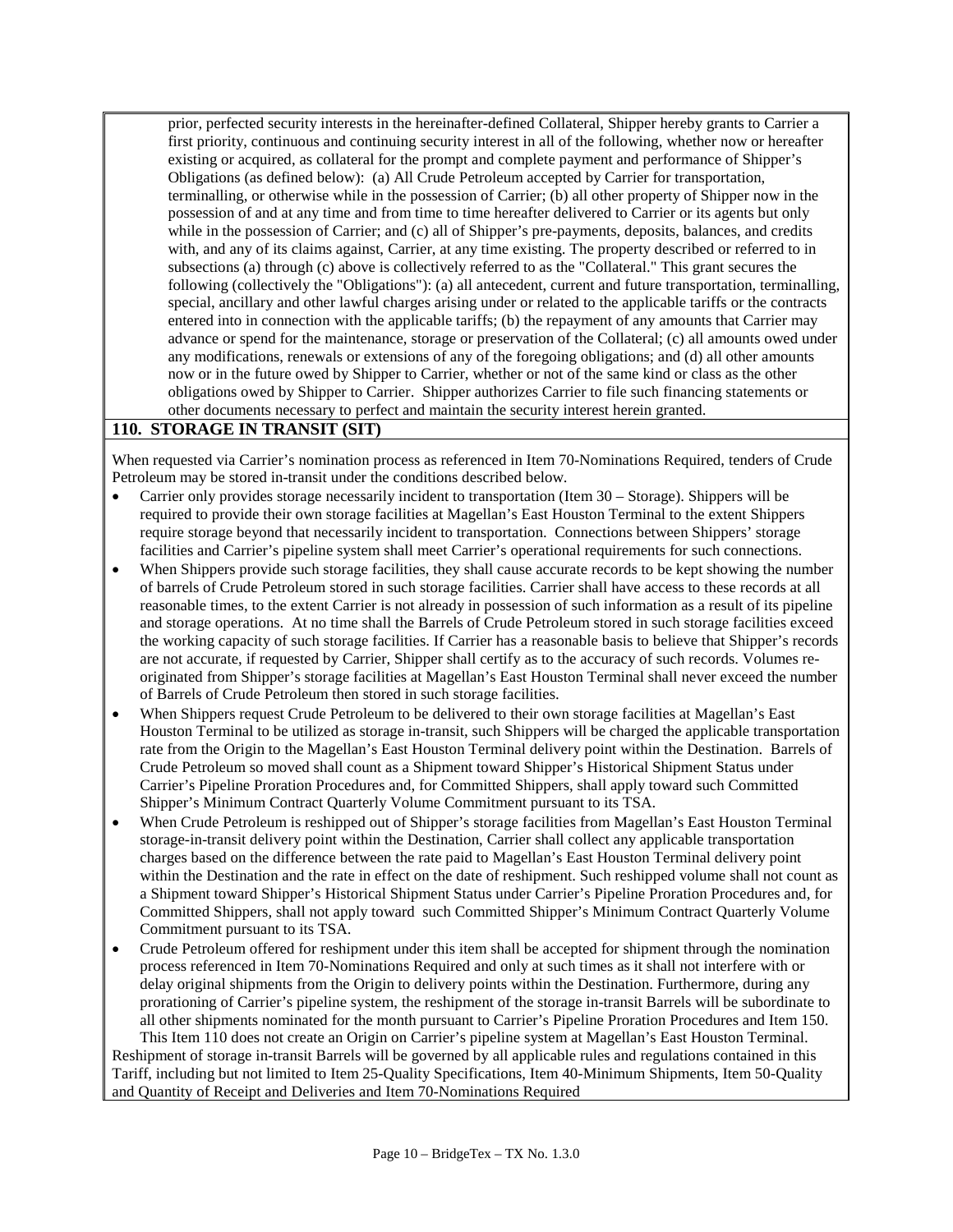# **120. CLAIMS TIME FOR FILING**

As a condition precedent to recovery for loss, damage, or delay to shipments, claims must be filed in writing with Carrier within nine months after delivery of shipment, or, in case of failure to make delivery, then within nine months after a reasonable time for delivery has elapsed. Suits for loss or damage may be instituted only within two (2) years and one (1) day after delivery of the property, or in the case of failure to make delivery, then within two (2) years and one (1) day after a reasonable time for delivery has elapsed; provided, however, that where claims have been duly filed with Carrier, suit must be brought within two (2) years and one (1) day after notice in writing is given by Carrier to the claimant that Carrier has disallowed the claim or any part or parts thereof specified in the notice. Where claims for loss or damage are not filed or suits are not instituted thereon in accordance with the foregoing provisions, such claims will not be paid and Carrier will not be liable.

# **130. PIPEAGE CONTRACT REQUIRED**

Separate pipeage contracts in accord with this tariff and the regulations covering further details related to pipeline connections or facilities ancillary to Carrier's system may be required of Shipper before any obligation to provide transportation shall arise.

# **140. DIVERSION OR RECONSIGNMENT**

Provided no back haul is required, diversion or reconsignment will be made on timely written request from the Shipper. No additional charge will be made for the diversion or reconsignment service. The rate to be applied under this rule is the rate from Origin to the final delivery point within the Destination.

# **150. PIPELINE PRORATION PROCEDURES**

When there shall be tendered to Carrier, for transportation, more Crude Petroleum than can be immediately transported, the transportation furnished by Carrier shall be apportioned among Shippers as provided in Carrier's Pipeline Proration Procedures. Carrier's Pipeline Proration Procedures dated April 1, 2015 are available on Carrier's, or its designee's Internet site at **[W]** <http://www.magellanlp.com/tariffs/index.asp> <https://www.magellanlp.com/WhatWeDo/LiquidPipelineTariffs.aspx> or on request.

# **160. APPLICATION OF RATES FROM INTERMEDIATE POINTS**

Crude Petroleum received from a point on Carrier's pipeline facilities that is not named in Carrier's Local Tariff, but which is intermediate to a point from which rates are published, will be assessed the rate in effect from the next more distant point published in Carrier's Local Tariff.

# **170. APPLICATION OF RATES TO INTERMEDIATE POINTS**

Crude Petroleum destined to a point on Carrier's lines that is not named in Carrier's Local Tariff, but which is intermediate to a point to which rates are published, will be assessed the rate in effect to the next more distant point published in Carrier's Local Tariff.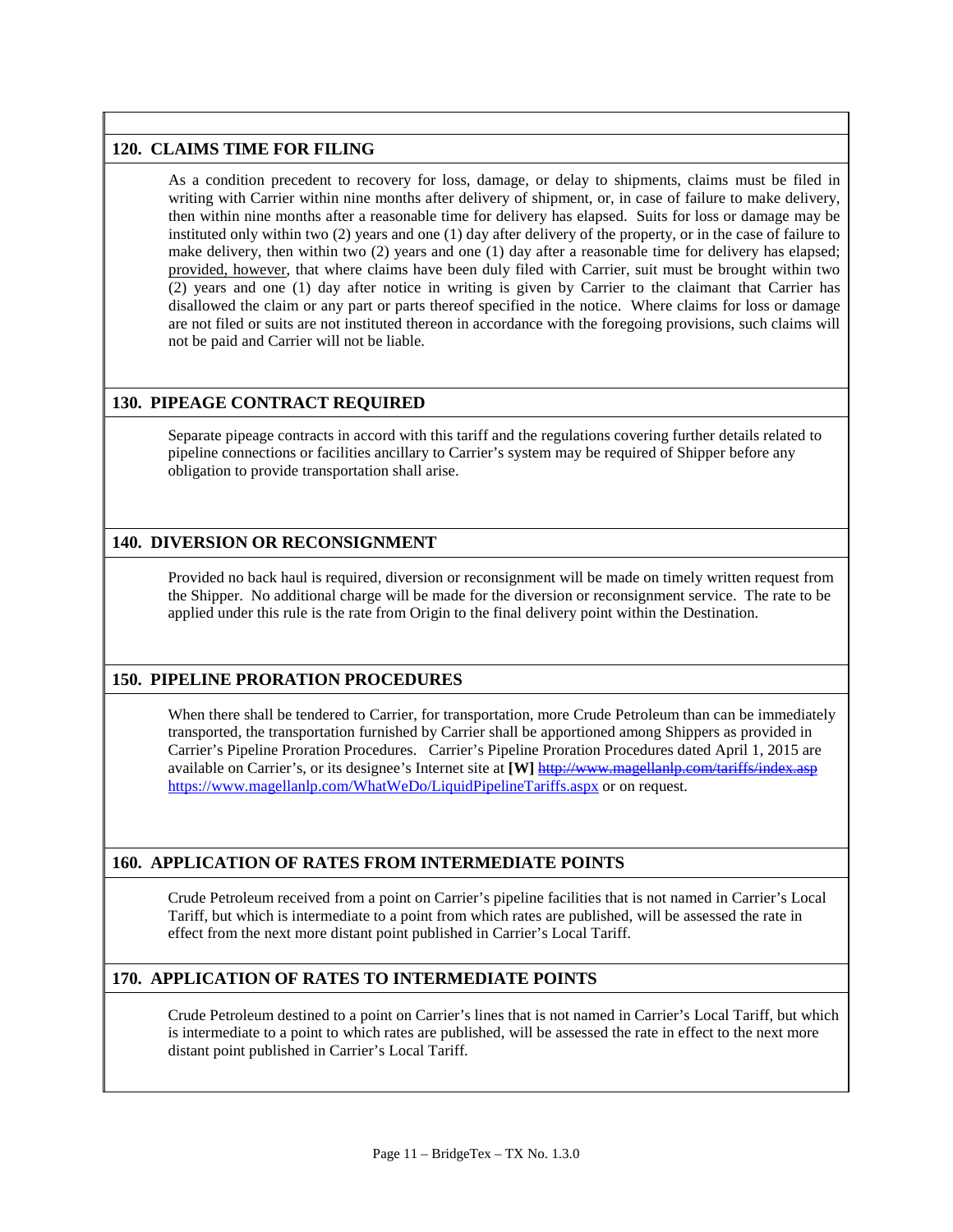#### **180. LINE FILL AND TANK BOTTOMS INVENTORY REQUIREMENTS**

Prior to delivering Barrels out of Carrier's pipeline system, each Shipper will be required to supply a pro rata share of Crude Petroleum necessary for pipeline and tankage fill to ensure efficient operation of Carrier's pipeline system, as determined by Carrier in its sole discretion. Carrier shall revise its line fill apportionment every calendar quarter based on the volume shipped during such calendar quarter, and provide notice of such quarterly apportionment to each Shipper.

If the pro rata share of Crude Petroleum to be provided by a Shipper for this purpose changes after Carrier's quarterly reallocation, Shipper shall promptly be required to provide the difference of Crude Petroleum to Carrier or Carrier shall promptly redeliver the difference of Crude Petroleum to Shipper, as applicable.

Carrier shall redeliver Shipper's pro rata share of Crude Petroleum provided under this Item 180 only after Shipper balances have been reconciled between Shipper and Carrier. Carrier, at its discretion, may require advance payment of transportation charges on the volumes of Crude Petroleum to be cleared from Carrier's system, and any unpaid accounts, before final delivery of Shipper's Crude Petroleum will be made. Carrier shall have a reasonable period of time, not to exceed ninety (90) days, from the date of Carrier's quarterly apportionment, or from the date of notice by Shipper to Carrier of Shipper's election to receive redelivery of such difference of Crude Petroleum, if applicable, to complete administrative and operational requirements incidental to Shipper withdrawal.

Upon delivery of Crude Petroleum by Shipper to Carrier for this purpose, title to such Crude Petroleum shall remain with Shipper and not Carrier.

#### **190. ORIGINATION FACILITIES**

Crude Petroleum will be received only from pipelines, tanks, or other facilities that are provided by Shipper or Shipper's designee, or a connecting carrier. Carrier will determine and advise Shippers of the size and capacity of the pipeline and tanks that will need to be provided at the point of receipt to meet the operating conditions of Carrier's facilities at such point. Carrier will not accept Crude Petroleum for transportation unless such facilities have been provided.